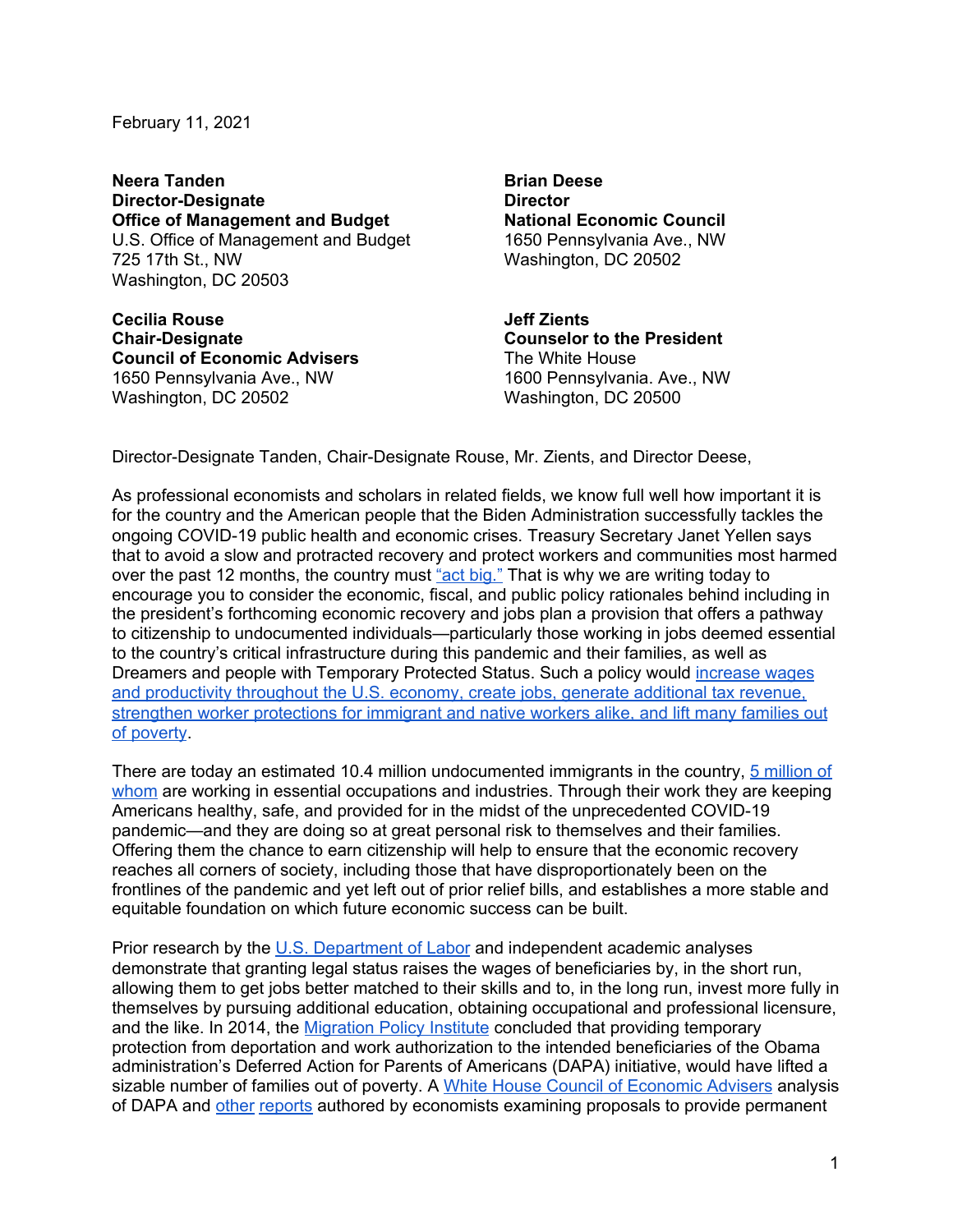immigration protections and a path to citizenship to various categories of undocumented immigrants, have concluded that beyond the wage gains of program beneficiaries, legalization would increase the average wages of all Americans.

Economists broadly agree that providing work authorization to undocumented immigrants would also increase federal, state, and local tax revenue and increase both federal and state gross domestic product (GDP). The policy would also strengthen the finances of both Social Security and Medicare by providing them with significant additional tax revenues now, when it is needed, with current workers collecting benefits several decades from now, after the cluster of Baby Boomer beneficiaries is past. Because economists have found additional positive wage effects that accrue from citizenship beyond those that result from work authorization alone, the magnitude of the economic and fiscal impacts that would be expected to occur from a legalization program would depend on the number of beneficiaries and the amount of time it would take for people to obtain citizenship; in general, the larger the population and the quicker the path the more immediate and greater the gains.

For instance, a 2013 study by the Center for [American](https://www.americanprogress.org/issues/immigration/reports/2013/03/20/57351/the-economic-effects-of-granting-legal-status-and-citizenship-to-undocumented-immigrants/) Progress found that providing legal status and a path to citizenship to 11 million undocumented immigrants would, over a ten-year period, generate a cumulative increase in GDP ranging from \$832 billion to \$1.4 trillion and a cumulative increase in the income of all Americans ranging from \$470 billion to \$741 billion. Additionally, over that period, between 121,000 and 203,000 new jobs would be created each year and state and federal taxes paid by previously undocumented immigrants would increase by between \$109 billion and \$184 billion. A 2019 paper in the IZA [Journal](https://content.sciendo.com/doi/10.2478/izajolp-2019-0005) of Labor Policy found that legalizing an estimated 3 million Dreamers could increase GDP by 0.10% (or \$21 billion annually), which could be substantially higher if legalization incentivizes some of the beneficiaries to increase their educational attainment.

Particularly at a time when millions of Americans are out of work, it is important to consider how policies will affect worker protections. Studies show that undocumented immigrants are frequently unwilling to complain about [workplace](https://www.nelp.org/publication/broken-laws-unprotected-workers-violations-of-employment-and-labor-laws-in-americas-cities/) violations even as they are at [heightened](https://www.ssa.uchicago.edu/advocates-forum-2020-workplace-discrimination-undocumented-immigrants) vulnerability to [discrimination](https://www.ssa.uchicago.edu/advocates-forum-2020-workplace-discrimination-undocumented-immigrants) and abuse, poor wages, and sub-standard working conditions, all of which also harm American workers. As work authorization and permanent legal status would empower these individuals to fully enforce their rights guaranteed by labor laws, the benefits would level the [playing](https://www.americanprogress.org/issues/immigration/reports/2013/09/12/74014/comprehensive-immigration-reform-will-benefit-american-workers/) field for workers and businesses and improve the circumstances for all workers, regardless of their background.

Creating a path to citizenship for millions of aspiring Americans pays dividends not only for them and their families, but for our broader communities. The COVID-19 pandemic has made plain how our public health and economic fates are inextricably tied together, and how harmful shortcomings in one part of our economy affect us all. The inverse is also true: conferring citizenship will bring expansive benefits to communities across the country, not only for the individuals directly affected, but for the larger systems—families, and the workforce—that they comprise. We hope you will consider including this as a sensible and long overdue policy intervention that can help to ensure that the country's economic recovery is as big and equitable as it needs to be to meet the challenges we face.

Sincerely,

**Eileen Appelbaum**, Co-Director, Center for Economic and Policy Research **Leah Boustan**, Professor of Economics, Princeton University *Institutional affiliation is provided for identification purposes only and does not constitute institutional endorsement.*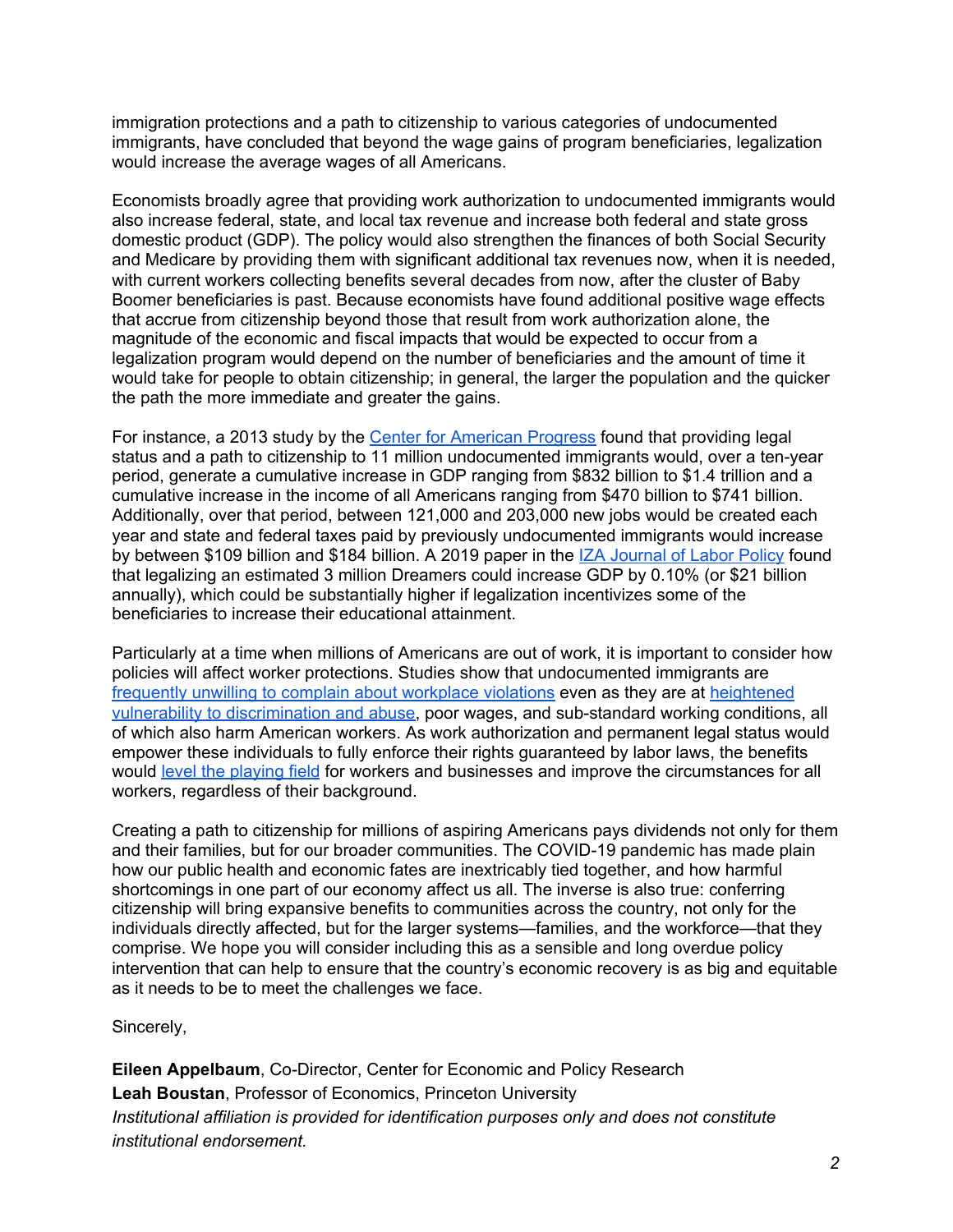**Clair Brown**, Professor; Director, Center for Work, Technology and Society, UC Berkeley **Paul Brown**, Professor of Health Economics, UC Merced **Brian Callaci**, Postdoctoral Scholar and Economist, Data & Society Research Institute **Stephanie L. Canizales**, Assistant Professor of Sociology, UC Merced **Katharine Donato**, Donald G. Herzberg Professor of International Migration, and Director of the Institute for the Study of International Migration, Georgetown University **Indivar Dutta-Gupta**, Co-Executive Director, Georgetown Center on Poverty and Inequality **David Dyssegaard Kallick**, Director of Immigration Research Initiative, Fiscal Policy Institute **Charlie Eaton**, Assistant Professor of Sociology, UC Merced **Ryan D. Edwards**, Associate Adjunct Professor, Health Economist and Demographer, UCSF **Edward Orozco Flores**, Associate Professor of Sociology, UC Merced **Jason Furman**, Professor of Practice, Harvard University **Fabio Ghironi**, Paul F. Glaser Professor of Economics, University of Washington **Shannon Gleeson**, Associate Professor, Department of Labor Relations, Law, and History, Cornell University, School of Industrial and Labor Relations **Clark Goldenrod**, Deputy Director, Minnesota Budget Project **Laura Goren**, Research Director, The Commonwealth Institute for Fiscal Analysis **Matt Hall**, Associate Professor of Policy Analysis & Management, Cornell University; Director, Cornell Population Center **Stephen Herzenberg**, Executive Director, Keystone Research Center **Gilda Z. Jacobs**, President & CEO, Michigan League for Public Policy **Sarah Jacobson**, Associate Professor of Economics, Williams College **Vineeta Kapahi**, Policy Analyst, New Jersey Policy Perspective **Haider A. Khan**, John Evans Distinguished University Professor; Professor of Economics, University of Denver **Sadaf Knight**, CEO, Florida Policy Institute **Sherrie Kossoudji**, Associate Professor, Ret., The University of Michigan **Adriana Kugler**, Professor of Public Policy and Economics, Georgetown University **Charles Levenstein**, Professor Emeritus of Work Environment Policy, UMass Lowell **Margaret Levenstein**, Research Professor; Director, Inter-university Consortium for Political and Social Research, University of Michigan **Laurel Lucia**, Health Care Program Director, UC Berkeley Labor Center **Robert G. Lynch**, Young Ja Lim Professor of Economics, Washington College **Rakeen Mabud, PhD**, Director of Research and Strategy, TIME'S UP Foundation **Gabriel Mathy**, Assistant Professor of Economics, American University **Darryl McLeod**, Associate Professor of Economics, Fordham University **Joseph McMurray**, Associate Professor of Economics, Brigham Young University **Edwin Melendez**, Professor of Urban Policy and Planning, Hunter College-CUNY **May Mgbolu**, Assistant Director of Policy and Advocacy, Arizona Center for Economic Progress **Ruth Milkman**, Distinguished Professor, CUNY Graduate Center; Former President, American Sociological Association **Tracy Mott**, Professor of Economics, Ret., University of Denver **Francesc Ortega**, Dina Axelrad Perry Professor in Economics, Queens College of the City University of New York

*Institutional affiliation is provided for identification purposes only and does not constitute institutional endorsement.*